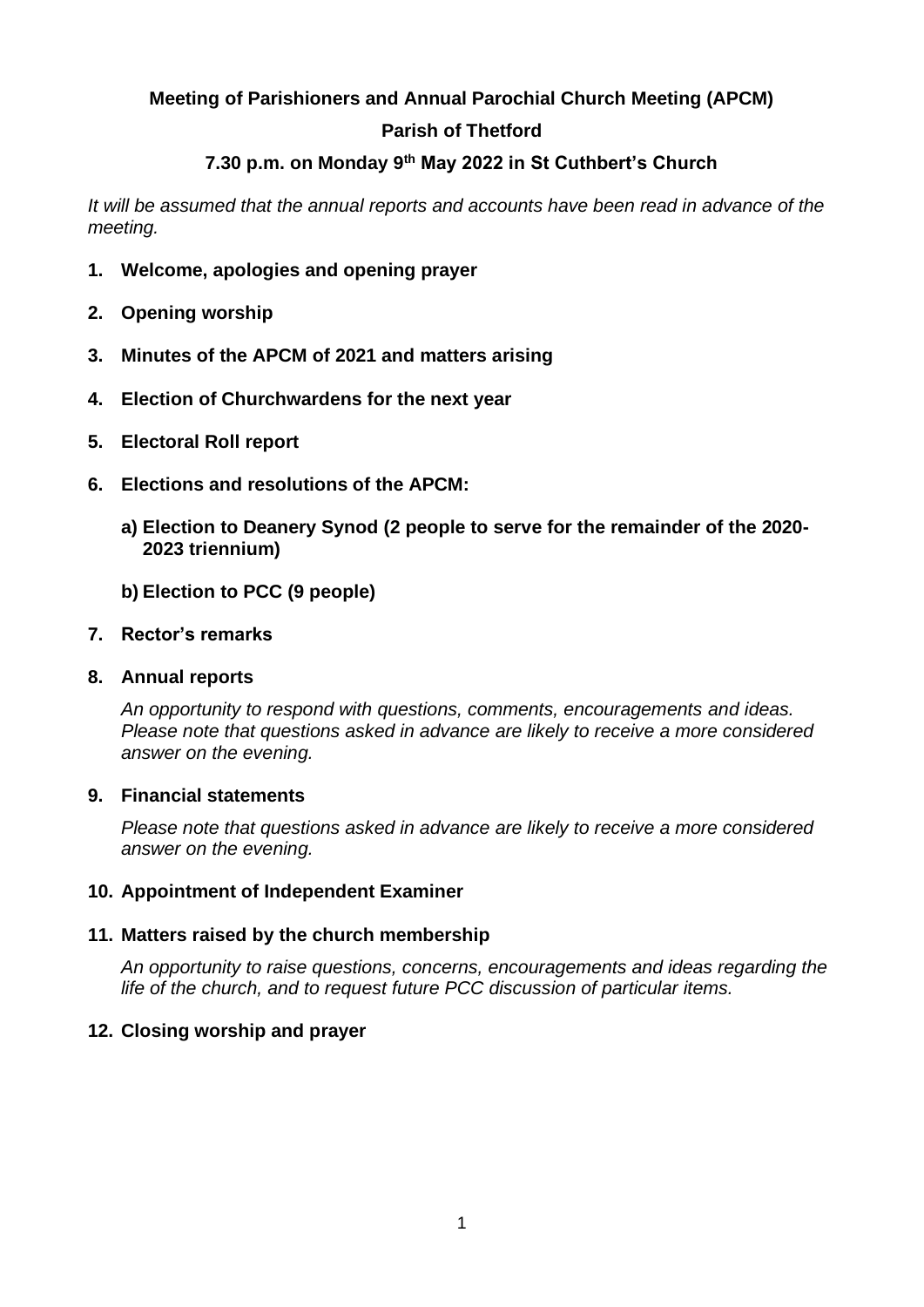# **Minutes of Thetford Annual Parochial Church Meeting**

# **Monday 10th May 2021, 7.30pm at St. Cuthbert's and on Zoom**

Present: Revd Peter Herbert (PH), Revd Matt Houghton, Revd Tony Heywood, Rod & Margaret Back, Sandra Phillips, Caroline Herbert, Keith & Sue Goldsmith, Anne Benion, Mick & Karen Tobitt, Maggie Baldwin, Geof Young, David & Rachel Woods, Joyce Doubleday, Jenny Bird, Gary & Louise Applin, John Richens, Carla Lydon, Margaret Pope, Colin & Decia Orbell (on Zoom), Jonathan & Steph Richardson (on Zoom)

Apologies: Susie Bratby, Margot Eldred, Steve Harewood

1. PH welcomed everyone to the meeting and opened in prayer.

### 2. Minutes of the APCM of 2019

Mick Tobitt proposed that the minutes were accepted as a true record of the meeting, John Richens seconded the proposal and it was agreed *nem. con.*

#### Matters arising:

Church calendar – PH reported that PCC had discussed the means of having a church calendar accessible to everyone. A hard copy would be impractical, but the church management software which is being set up currently will help.

#### 3. Election of Churchwardens for the next year

There was a presentation of flowers and gifts to Rod and Margaret Back to mark Rod's retirement as churchwarden. PH thanked him for all his hard work, and Margaret for her support. The meeting echoed this with a round of applause.

PH also thanked Sandra Phillips for her work and the meeting gave her a round of applause. The only nomination received for churchwarden was for Sandra Phillips so she was duly elected.

#### 4. Business relating to the 2020 APCM

#### a) Changes on the Electoral Roll 2019-2020

PH gave the Electoral Roll report on behalf of Colin Orbell. There were 93 people on the roll, and there were no changes. However, he is aware that there would be some changes as people moved away from Thetford.

#### b) Annual reports and accounts for 2019

PH noted that these were approved by PCC last year; the meeting received them *nem. con.*

c) Election to Deanery Synod (3 people to serve for the 2020-2023 triennium)

PH noted his thanks to Peter Thomson who was retiring from his role as lay representative on Deanery Synod.

One nomination form had been received in advance of the meeting for Caroline Herbert. From the floor, Karen Tobitt nominated Steve Harewood (who had indicated his willingness to stand prior to the meeting) and Maggie Baldwin seconded this nomination. There were no other nominations, so Steve Harewood and Caroline Herbert were elected unopposed.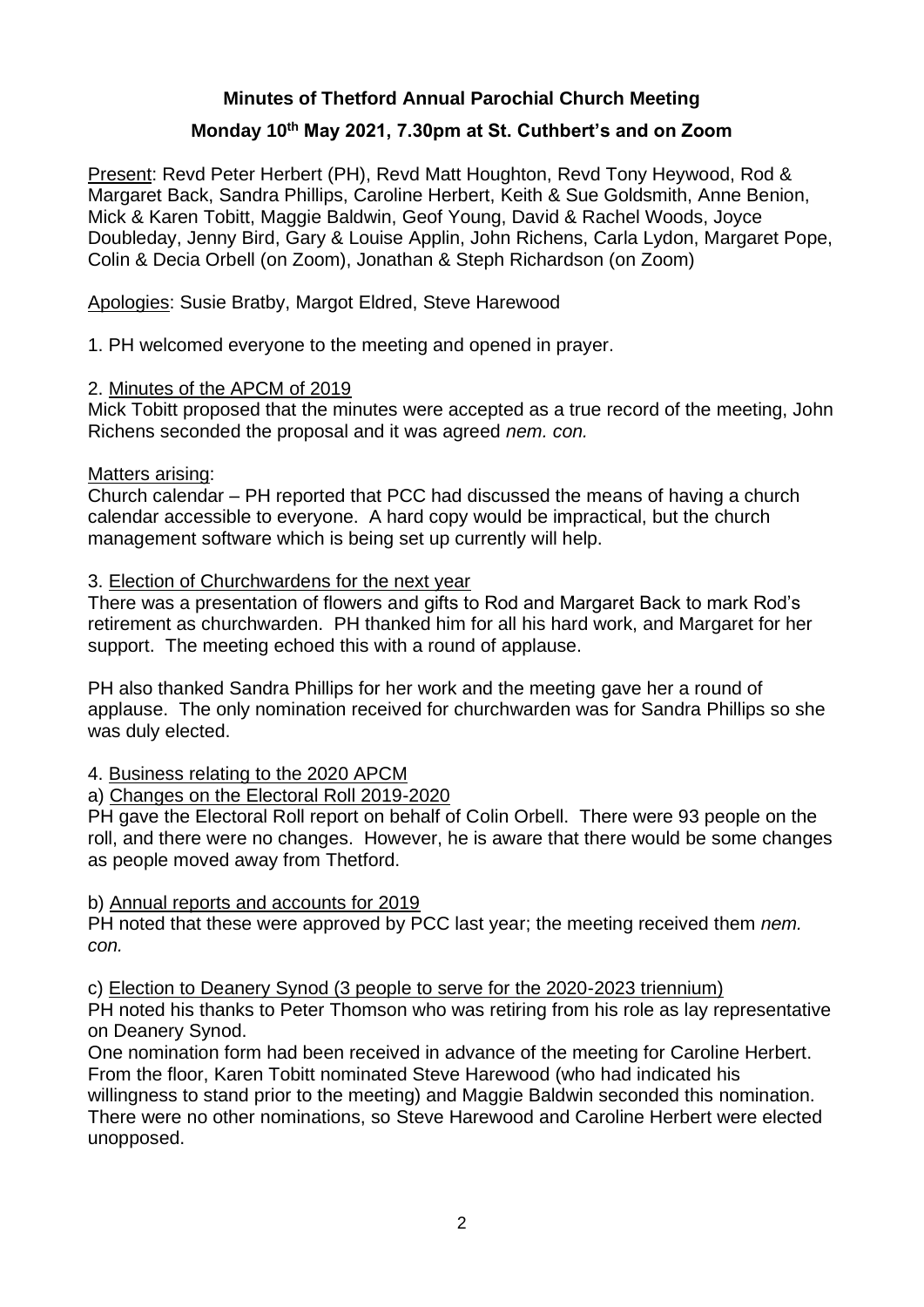# 5. Electoral Roll report

PH gave the report on behalf of Colin Orbell. There were 93 people on the roll last year. In the last 12 months, three people had died and three had left. Two people had enrolled. The roll now stands at 89. This is likely to change as some people move away, and others have recently applied to join the roll.

There was a minute's silence to remember those who have died.

# 6. Elections and resolutions of the APCM

# a) Election to PCC (9 people)

PH noted his thanks to Margaret Back and John Richens for their service on PCC.

No nomination forms were received in advance of the meeting.

There were three nominations from the floor:

- Geof Young (proposer: Karen Tobitt, seconder: Rachel Woods)
- Karen Tobitt (proposer: Sandra Phillips, seconder: Maggie Baldwin)
- Mick Tobitt (proposer: Keith Goldsmith, seconder: Sue Goldsmith)

All three indicated their willingness to stand; there were no other nominations so they were elected unopposed.

PH thanked Caroline Herbert for her service as temporary PCC Secretary, and reminded the meeting that we are seeking a new person to fill this role.

PH led the meeting in prayer for all those elected as churchwarden, to Deanery Synod and to PCC, and for the provision of a new PCC Secretary and Treasurer.

#### b) Appointment of Sidespeople

After the agenda was published, it transpired that according to the Church Representation Rules this is a matter for the PCC not the APCM.

#### 7. Rector's remarks

PH read 1 Peter 1:3-9. He noted that God knows about trials, so we can trust him through suffering. We have a living hope through trials, which is the salvation of our souls. Our inheritance is sure so we can live in the light of this and look ahead with eternal hope.

PH said that so much had moved online in the last year, both services and socials. He thanked all those who had worked to make this possible. We had welcomed Revd Matt Houghton and his family to the Team, as well as Daniel Sherrington (with his wife Toni) and Susie Bratby. Daniel and Susie are with us as part of the Diocese's Church Planting and Revitalisation Programme; this work is now becoming more visible after the groundwork was laid through meetings in 2020. The CPR programme continues into 2021, including plans to start a new inter-generational service at St. Cuthbert's: a team is being drawn together to work on plans for this.

The redevelopment is moving forwards, including the plans to level the floor. The flexibility of the space is already being appreciated by the youth group and Pulse Youth Café. However, we will also need to raise in the region of £30-40K for repairs to the East Wall.

PH encouraged everyone to pray for fruit from the CPR Programme, and for everything else he had mentioned.

#### 8. Annual reports

There were no questions or comments on the annual reports.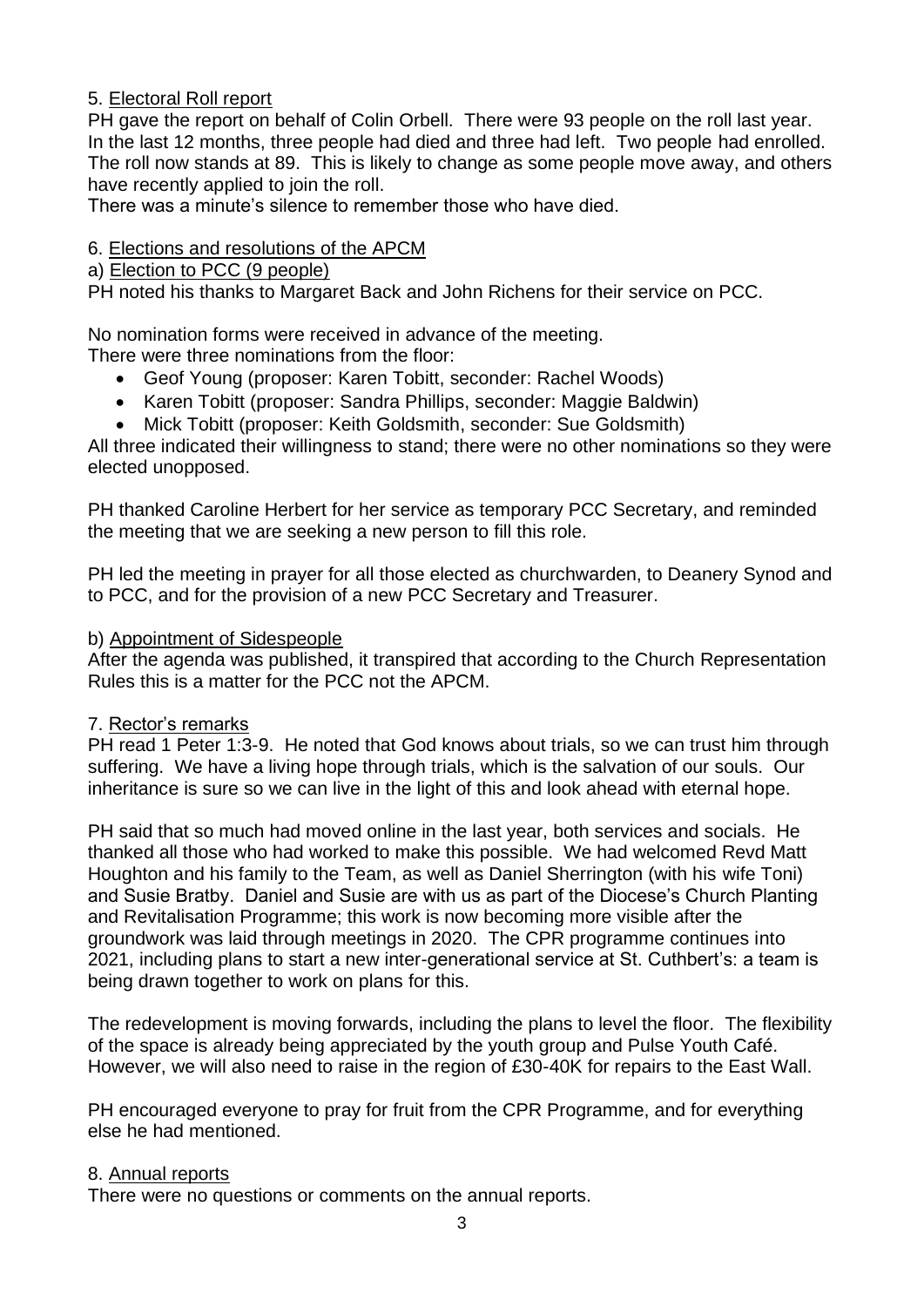### 9. Financial statements

PH thanked John Richens for his work as Treasurer and noted that we are now paying for bookkeeping services. Rod Back has been acting as Treasurer, and is now passing this on to Sandra Phillips, Mick Tobitt and PH. We still need to appoint someone to take on the role of Treasurer.

John Richens gave a verbal report. He noted the effect of the coronavirus pandemic on the finances. Online giving had continued, and increased: he thanked those who increased the amount they gave, and those who transferred to online giving from the weekly envelope scheme. He thanked Rod Back for his assistance with counting the weekly envelope giving, and noted that plate collections had ceased due to the pandemic. Gift Aid has been claimed up to December 2020. There were no lettings in 2020. In 2019, Parish Share payments from St. Cuthbert's to the Diocese were paused (money from Cloverfield and Grace was passed on) because if they had continued at the rate of £4K per month the church would have quickly run out of money. All other bills and expenses were paid.

Café Cuthbert was not able to open, but we hope and pray it will open soon.

PH explained that the Diocese have given permission for the Cloverfield accounts to be decoupled from those of St. Cuthbert's, as Cloverfield accounts are dealt with separately at their annual meeting and it was creating much unnecessary work. Last year's Cloverfield figures have been included for comparison, but in the future the accounts will just cover St. Cuthbert's and Grace.

There were no questions or comments on the finances.

PH responded to the note from the independent examiner. The issue of missing receipts has been acknowledged and apologised for. As regards the mileage log, the guidelines require the clergy to keep a mileage log so it can be reviewed in case of any queries, but they do not actually require that it is submitted as a matter of course. There will sometimes be pastoral sensitivities involved. PCC can consider this further.

In reply to a question from Colin Orbell about the relationship between Cloverfield and Thetford PCC, PH explained that Cloverfield maintain separate accounts according to their constitution. The Diocese is happy with these being separated, it saves work and aids clarity. He confirmed that there are Cloverfield reps on the Thetford PCC, and we are very grateful to them; some decisions will affect the whole parish so it is appropriate to have them. PH reminded the meeting that Cloverfield is an LEP with the URC.

#### 10. Appointment of independent examiner

PH proposed the re-appointment of Bob Hurel as independent examiner. This was agreed *nem. con.*

# 11. Matters raised by the church membership

- We must do all we can to open Café Cuthbert.
- PH gave a brief update on redevelopment plans: a new architect has been appointed and is keen to be involved in plans for phase 2. PH is grateful to those who have volunteered to help with the next phase, who will be meeting soon to review the faculty (including changing to use the same flooring in the Nave as the Chancel). We will have to work hard at raising the money, as well as working out the logistics of closing the building as required.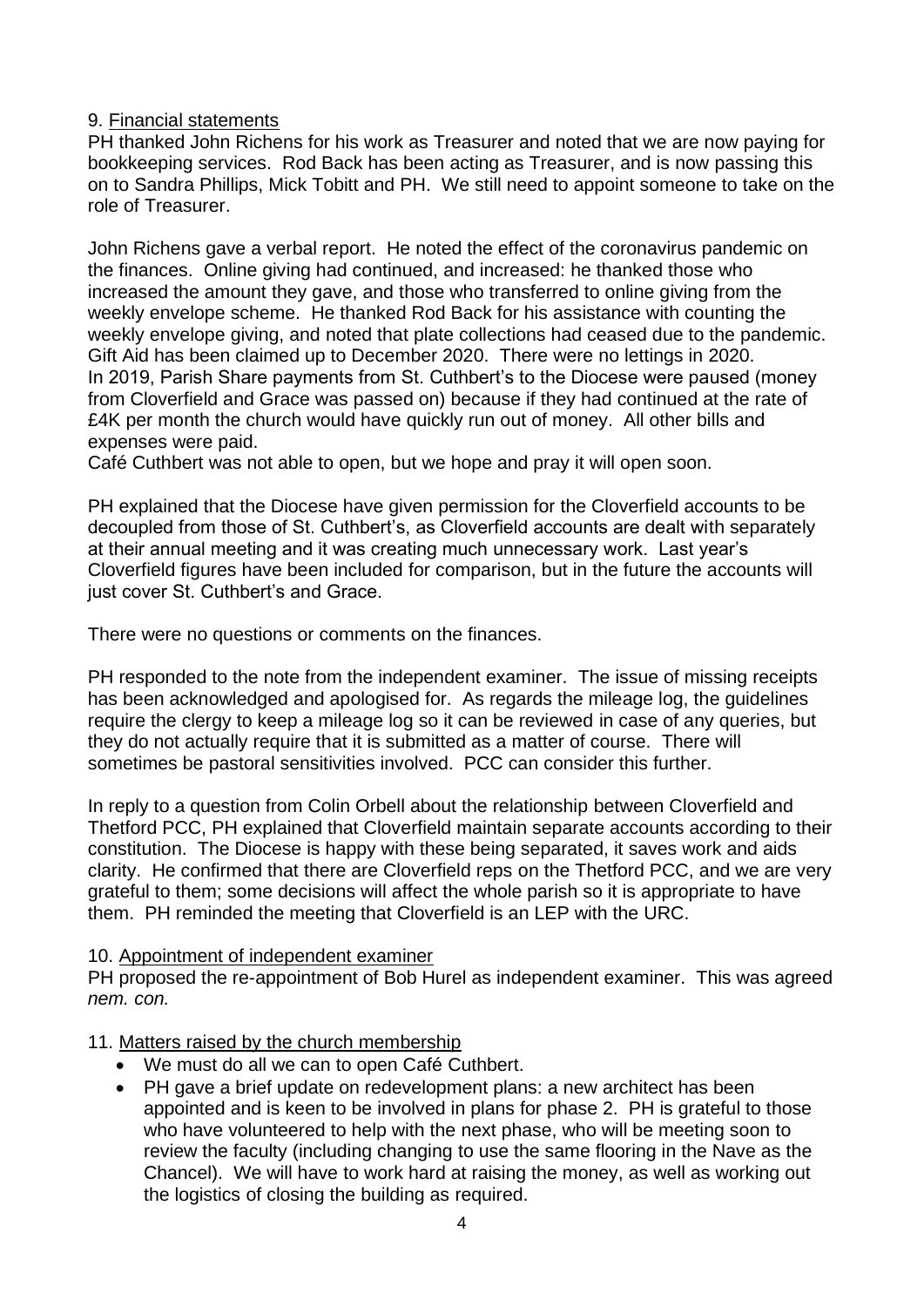• There was some discussion about the on-going emergence from lockdown, including on permitted size of congregation, lettings, singing and communion.

PH closed the meeting in prayer at 8.40pm.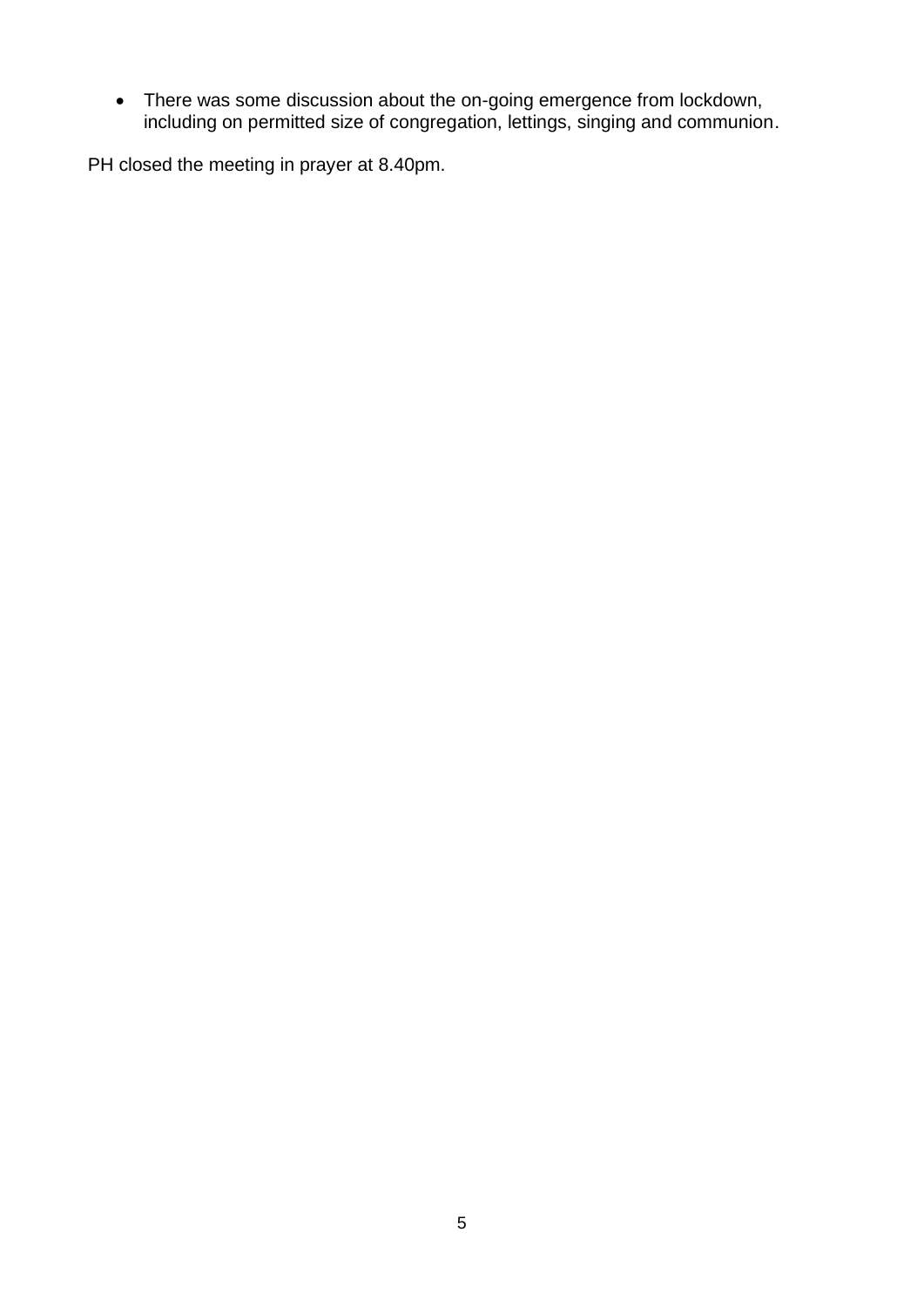### **Rector's Report**

The dawning of 2021 brought with it something that was becoming all too familiar: another lockdown. Many of us will have experienced another difficult year: whether through dealing with all the COVID regulations, the restrictions on contact with others, or because of the death of loved ones in the midst of the pandemic.

At the same time, as the year went on there was a sense of things returning to some semblance of normality. In the summer, with some degree of sadness, we drew our online service to a close, being without capacity to continue the online provision at the same time as so much started up again in-person.

Across the parish as a whole, and indeed across the benefice, we saw Matt Houghton, Susie Bratby and Daniel Sherrington becoming firmly embedded in the life of our churches during their first full years in post as Team Vicar, Trainee Sports Minister and Trainee Youth Minister respectively. It has been a great delight to get to know them and their families better and to serve alongside them.

Many of you will have dipped into some of the events and activities that Susie has been running – from the weekly 'Stretch and Pray' sessions at St Cuthbert's to the Euros Community Event in June. A particular highlight was the week-long, sports-based holiday club, 'Legacy', that Susie with a brilliant team of helpers and Young Leaders ran at the end of August. We pray that contacts made through these and other events would bear fruit for the gospel.

It was great to be able to launch our new youth group, Amplify, at the start of the year and to begin to provide some team-wide youth work for school years six to 13. Numbers have been lower than we would have hoped, but I'm very grateful for the team patiently plugging away and investing in the lives of the members of the group – especially in those moments when sporadic attendance has been discouraging.

By the missional nature of their posts, much of Daniel and Susie's work takes place beyond the confines of the church. Susie has been in high demand for her work in the Bishop's School and in Drake Primary School, and Daniel has been a stalwart of the Pulse Youth Café. As 2021 drew to a close, an exciting door opened for them both to get involved with various after-school clubs and a Christian lunch club in the Academy – which was a wonderful answer to many years of prayer.

Other highlights of 2021 include the splendid prayer and worship event for 'Thy Kingdom Come': huge thanks to Steph and Jonathan Richardson for filling St Cuthbert's with all those wonderful creative prayer stations. It was also a great privilege to lead two 'Living in Love and Faith' courses in the autumn as we thought together about important questions of sexuality, gender and identity. Those who came to the courses had opportunity to feed their thoughts into the wider Church of England discernment process, as the Church of England considers where it stands on these important issues.

As we reflect on the year, we know that our churches only function and flourish because of the contribution of so many different people in so many different ways. Particular thanks were recorded at the 2021 APCM to Rod Back, as he retired as churchwarden, and John Richens, who stood down after many years of devoted service as Treasurer. This year we should record our particular thanks to Sandra Phillips, who has valiantly shouldered the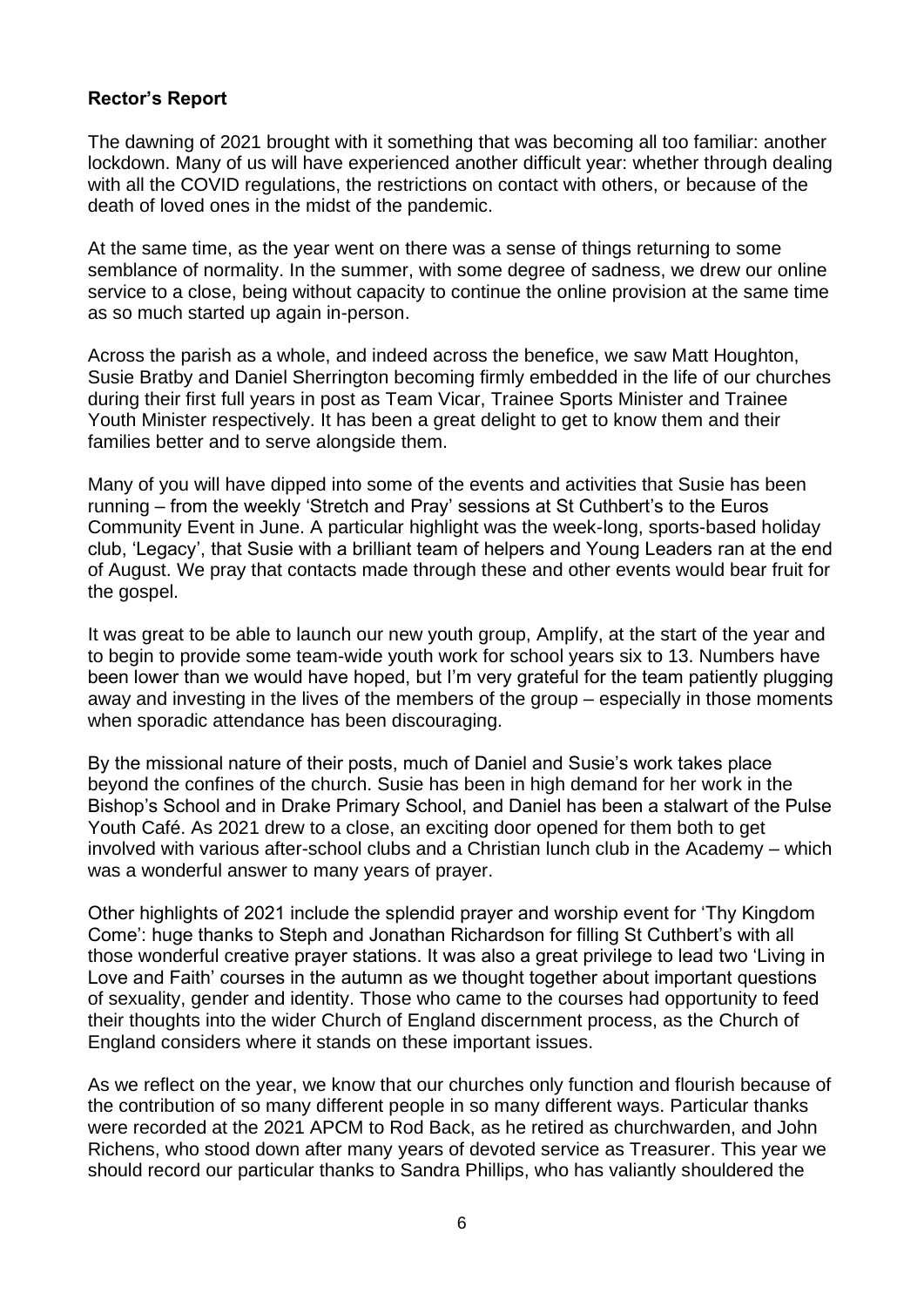burden of being a lone churchwarden, and also to Maggie Baldwin who has served with diligence and cheerfulness in the vital but demanding role of Parish Safeguarding Officer.

As ever, we are truly appreciative of everyone who contributes in such a vast variety of ways to the lives of our churches – as well as for everyone who contributes financially to the mission and ministry in this parish and beyond. To each of you – heartfelt thanks.

> Peter Herbert April 2022

# **St Cuthbert's**

As 2021 began, many of our regular in-person services and events at St Cuthbert's fell prey to the latest lockdown – including, once again, our services for Holy Week and Easter. It was a joy to begin meeting again in person shortly after that as well as to see, later in the year, a return of special services such as the Battle of Britain service and our annual Memorial Service – as well as a special service in April to commemorate His Royal Highness, the Duke of Edinburgh.

Our Christmas programme seemed supercharged – perhaps to make up for 2020? As well as the welcome return of Christmas services such as the Candlelit Carol Service and Christingle, St Cuthbert's was buzzing for our town lights switch-on event, 'Crafting Christmas' and the Christmas 'Quiz and Chips'. Many thanks to everyone who contributed to these and other events throughout the year, such as our Harvest Supper in October.

A new Redevelopment Working Group was formed to take forward the remainder of the redevelopment project – although work has rather slowed after our early meetings. Other fabric works undertaken during the year are detailed in the dedicated report.

It was also great to see the new kitchen facilities in use to cater for various special events – and readers will know that, excitingly, the café began opening in February 2022 … but more on that will need to wait for the annual report on 2022!

Finally, it was a great privilege to host the Pulse Youth Café (part of Thetford Christians Together's Youth Project, in partnership with Integrate Youth for Christ) for the summer term and part of the autumn term, and to welcome the young people and the team whilst the facilities at the former Church of the Nazarene building were being redeveloped. By all accounts, the Youth Café worked excellently in St Cuthbert's, and the team were very appreciative of the welcome from the congregation.

> Peter Herbert April 2022

#### **Grace Church**

After 15 months of YouTube services it was both daunting and exciting to start meeting 'in person' again from June 2021. It was so good to see people face-to-face rather than on a screen and to be back as a worshipping community on the Abbey Estate. It was wonderful and yet it was weird! For that first month back it was still very much masks and no singing church but church with a difference! What a joy it was to be able to enjoy congregational singing again from late July. Indeed, one of the blessings of all the various restrictions over the pandemic has been to give us fresh appreciation of, and delight in, what we had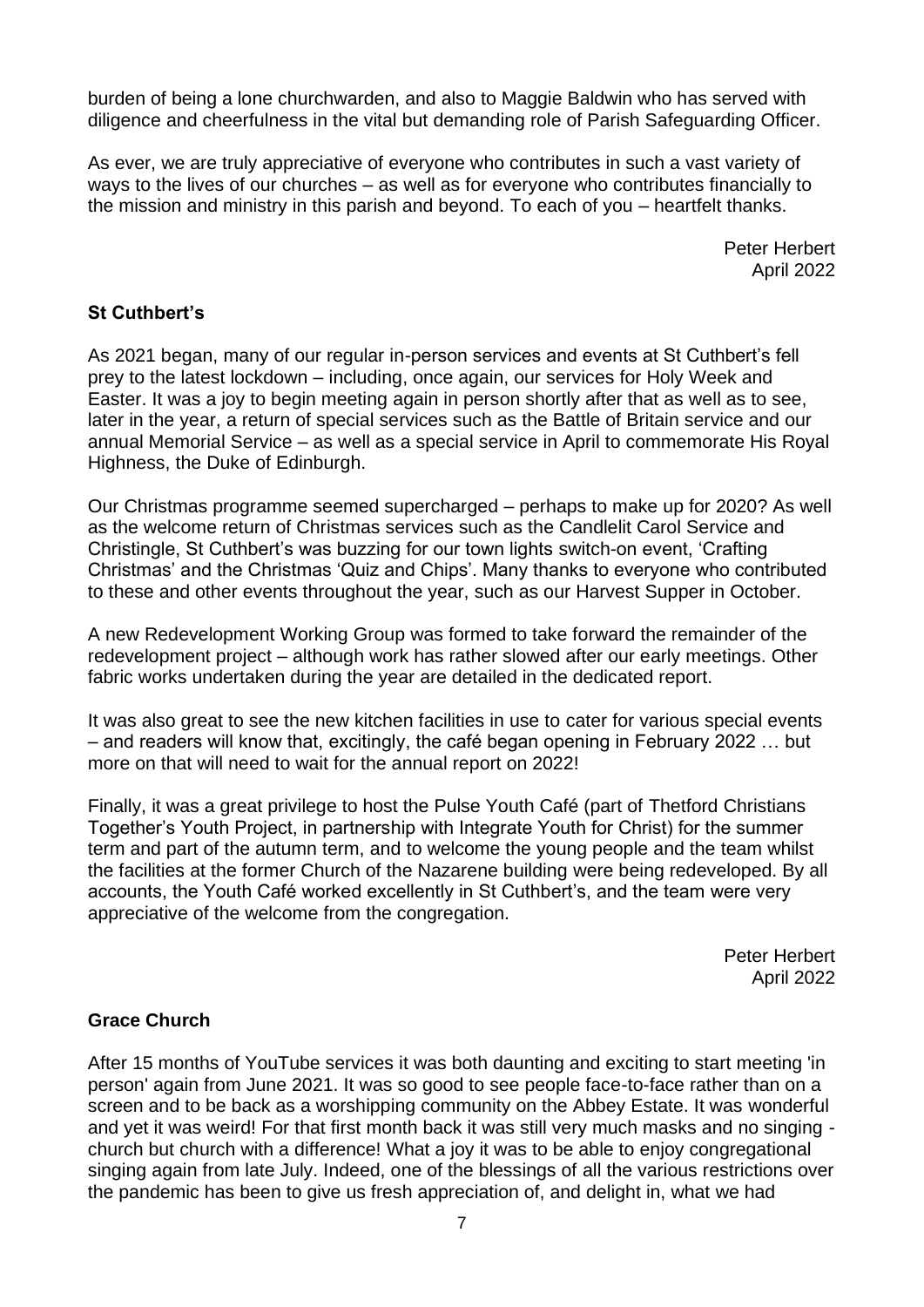previously taken for granted. We continue to take care to be Covid-safe in the way we serve refreshments at the end of the service and by keeping windows and doors open to allow good ventilation.

It suited the school for us to be back in the Arts' Centre (where Grace Church had met 2012 - 2016) rather than the main school hall and, in many ways, it's an excellent venue. I'm very grateful to Jonathan Richardson who has designed some new banners, complete with new logo, for the exterior of the building to advertise the church and some flags to welcome and draw people in on Sundays. They give a fresh and vibrant look!

Like so many congregations, some folk have not (yet) come back, others have started going to a different church and then new people have joined us. So, in terms of numbers, we have been about the same as pre-pandemic (approximately 5-10 under 16s and 15-20 adults) though I have been encouraged that on a couple of occasions in recent weeks, we have had to put out quite a few extra chairs.

We're currently in a preaching series through the book of Revelation and it's been a blessing to hear God's voice through this most vivid and dramatic of Bible books. What a relief to know that in all the upheaval of the pandemic, the withdrawal from Afghanistan, the war in Ukraine and that daily battle in our own hearts and lives, to know that Jesus, the Lion of the tribe of Judah, reigns. The red dragon and the beast may seem indomitable but the Lamb, who was slain, has conquered and He is coming again to right all wrongs and usher in the new heavens and the new earth. Glory!

With quite a few people away on holiday, the month of August feels like a chance to mix things up a bit. We had some picnics on the grass and down by the river. Also it was good to do a couple of littler picks around the estate after a slightly shorter than normal service. We even had a trophy for the person with the most unusual bit of litter! As well as wanting to just bless the estate (whether or not people saw us doing it) we had the opportunity to chat to some local residents about who we were and what we were up to.

In terms of that community outreach, Susie Bratby has done a wonderful job at organising events such as the screening of the England v Germany Euros football match at the Abbey Neighbourhood Centre (with the football cage outside) and leading regular Legacy Holiday Clubs at the Arts' Centre. Through the latter in particular we have had several people come to Celebration Services at Grace Church who otherwise would not have come. With her team of volunteers, Susie has also done detached sports ministry in the green spaces between the houses on the estate. This, combined with all her sports ministry at Bishop's School, has led to many hearing more of the good news and seeing it lived out.

We would value prayers and wisdom as we continue to reflect on other ways we can serve and reach out to the local community. As yet, it has still not been possible to re-open the Thursday morning toddler group due to the school requiring extra room as the pandemic rumbles on. However, even if we had the green light from the school to start back, we would need to find enough willing volunteers to run the group and it might be that there are other and better ways to serve the people of the estate. One possibility that we are praying about and looking into is seeing whether we could (perhaps in partnership with others) use one of the currently closed shop units by the Abbey Neighbourhood Centre to offer a safe, warm and supervised space for local youth.

In terms of fostering deeper relationships at church, it's been great to be able to more easily offer and receive hospitality from one another the last few months. Home group is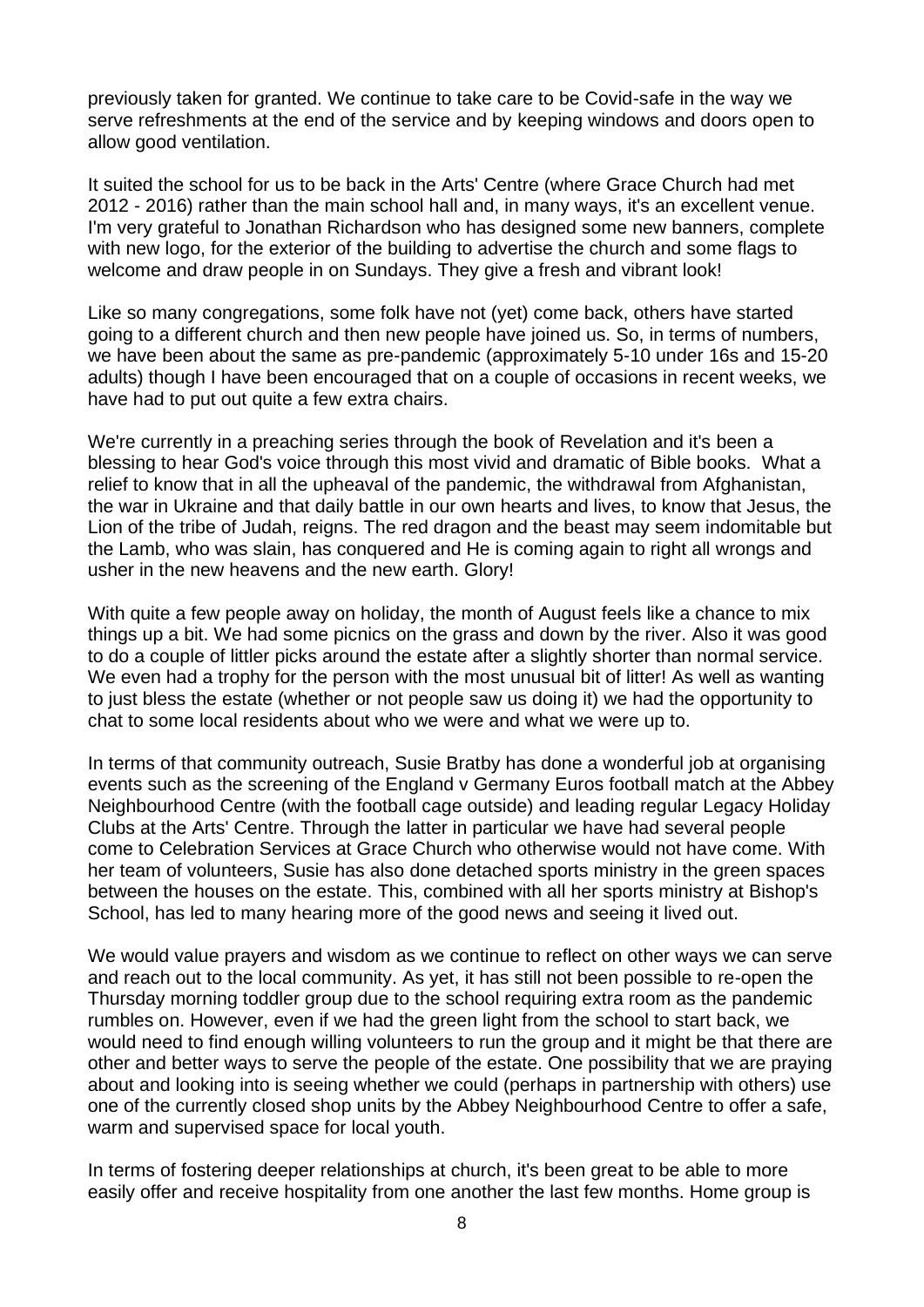another key means of growing in our friendship with one another and with God. It restarted in September and we normally have 5-10 attending with different people hosting and leading. It's a joy to be together, sharing our lives, feeding on Scripture and praying together. In recent weeks we've enjoyed looking at various Psalms and retuning our hearts to the Lord.

Sarah Leggett and Steve Harewood have both decided to step down as elders and I want to take this opportunity to express my sincere thanks to them both for all their wisdom, friendship, advice and support over the last 9 years. They have been a huge encouragement and I could not have kept going without them. Please pray that the Lord would raise up the right people to fill that key leadership role.

It's been wonderful to have a Grace Church band formed over the last 8 months. I'm very thankful to Steph Richardson who has headed that up and introduced us to some excellent new songs. I would also like to thank Helen Heywood for doing an excellent job at running the children's group Sunday by Sunday. A lovely encouragement has been seeing a 7 year old girl start to come regularly because she so enjoys the group and finds it helpful. We often have a handful of teenagers with us on Sundays, some of whom will head on to Amplify, the Thetford Team youth group at St Cuthbert's after the service. It's encouraging to see the Lord at work in them and through them. As a result of a recent youth film evening, the mother of a year 6 boy who attended has now been coming along to Grace Church.

For all this and so much more I am very grateful and give thanks to our loving, providing, gracious God. To Him be the glory!

Tony Heywood

#### **Cloverfield Community Church**

Emerging from the pandemic over the last year has been a slow and uneasy process. Rebuilding our life as a worshipping community will take time and there has been a need to be sensitive and caring with one another. The Bishop of Tonbridge last year said our first steps into this new post pandemic world will be as small and tentative. In trying to map this terrain he suggests a simple template for churches: the 3Rs. Recovery. Reimagination. Reach.

Like other churches across the country we are slowly **Recovering**. Many of us have returned to church and are grateful for physical interaction and sung worship once more. We recognise the grief, isolation, and lack of fellowship. Returning has been a case of balancing the needs for fellowship and safety. Many churches have been impacted with numbers attending and some have not felt able to return.

**Reimagination** – there is perhaps in some of us a real desire to go back to what we had before. The pandemic has brought a period of forced change. It has given us a unique opportunity to naturally evaluate our life and worship. The Growing Good report by Hannah Rich for Theos and CUF shows the links that exists between church growth, social action and discipleship. There is a need for our church like lots of churches to grow younger.

So we have looked at changing the structure of our third Sunday services and have taken a step of faith in starting Muddy church in March and a café style service in the mornings. Trying to find a good time for families on what has become for many in our society a day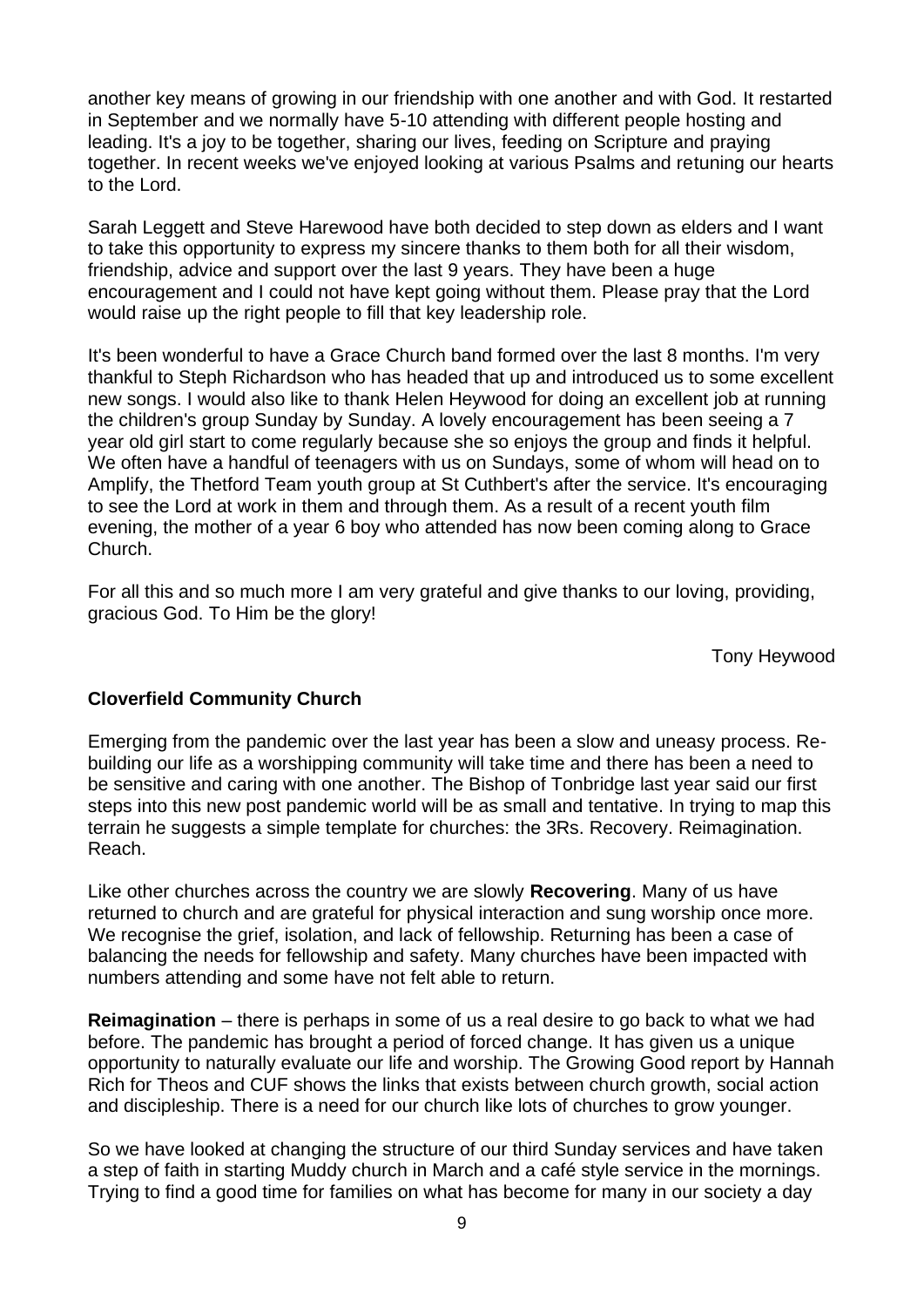like all the others can be tricky. But Muddy church especially could link well with our other new venture….

The launching of Messy Mornings on Tuesdays, already drawing in good numbers and building of relationships with young parents has much potential. How we see this linking with our Sunday worship is an important question. Kirsty and the leaders very much see it as a place to be church in this new forming community.

**Reach** is the third stage the Bishop outlined. Perhaps Turners Good Grief café provides another perfect example of this. Finding new ways of reaching those outside the church in the community and providing for a social need. Again this has much exciting potential.

I am grateful for our small leadership team who take on so much in the church from safeguarding to caring for our building. One of those persons Neil Glen has been the backbone of Cloverfield church for several years but has now sadly stepped down. Neil took charge of the church's hall bookings, building supplies, sound desk and the diligent task of treasurer. He was often the one who put out the chairs ready for worship on a Sunday and who now continues for the time being to be our treasurer.

Another person to give grateful thanks to and has also left us is Heather Nicholls. Heather took charge of the pastoral work of the church but also could be found mucking in many other activities from refreshments to assisting with holiday clubs. We said goodbye to Heather when her and Ken moved on in November.

Financially, the inability to open our building and take hall bookings during the pandemic, has meant our level of income dropped massively. We are seeking to make cut backs where we can and steward our income in the best way possible. Neil Glen and Tim Peacock have done a great job of resuming our bookings, regular and new and going forward we hope the coming year will set us back on a level footing. And we are especially grateful to Tim for all the many hours of work he has put into transitioning the bookings system to our Team Churchsuite software. In the longer term this will simplify this task.

Tim has also done a fantastic job of finding funding for the new hall lighting and ensuring our repairs costs of equipment has been kept as low as possible. But we ought to note that we are looking at the need to replace our boilers soon as a major expense, with our present ones reaching the end of their serviceable life.

I am grateful for all of you who serve in small ways and big in the church. From leading worship on Sundays and the many roles people give, to the behind the scenes maintenance of the church and its function to serve our wider community during the week. I would like to thank each of you as you continue to use your gifts and talents to enrich the work and ministry of Cloverfield church. I am aware this happens in many different and lots of unseen ways but it remains to be very much appreciated. Our AWA's Shauna Peacock, Geof Young and now Kirsty Houghton provide me with assistance in leading worship and offer creative approaches to services.

And I am grateful that I am part of the fellowship, support and resources of the wider Thetford team. I appreciate the opportunities to work collaboratively and share resources for outreach and serving the community.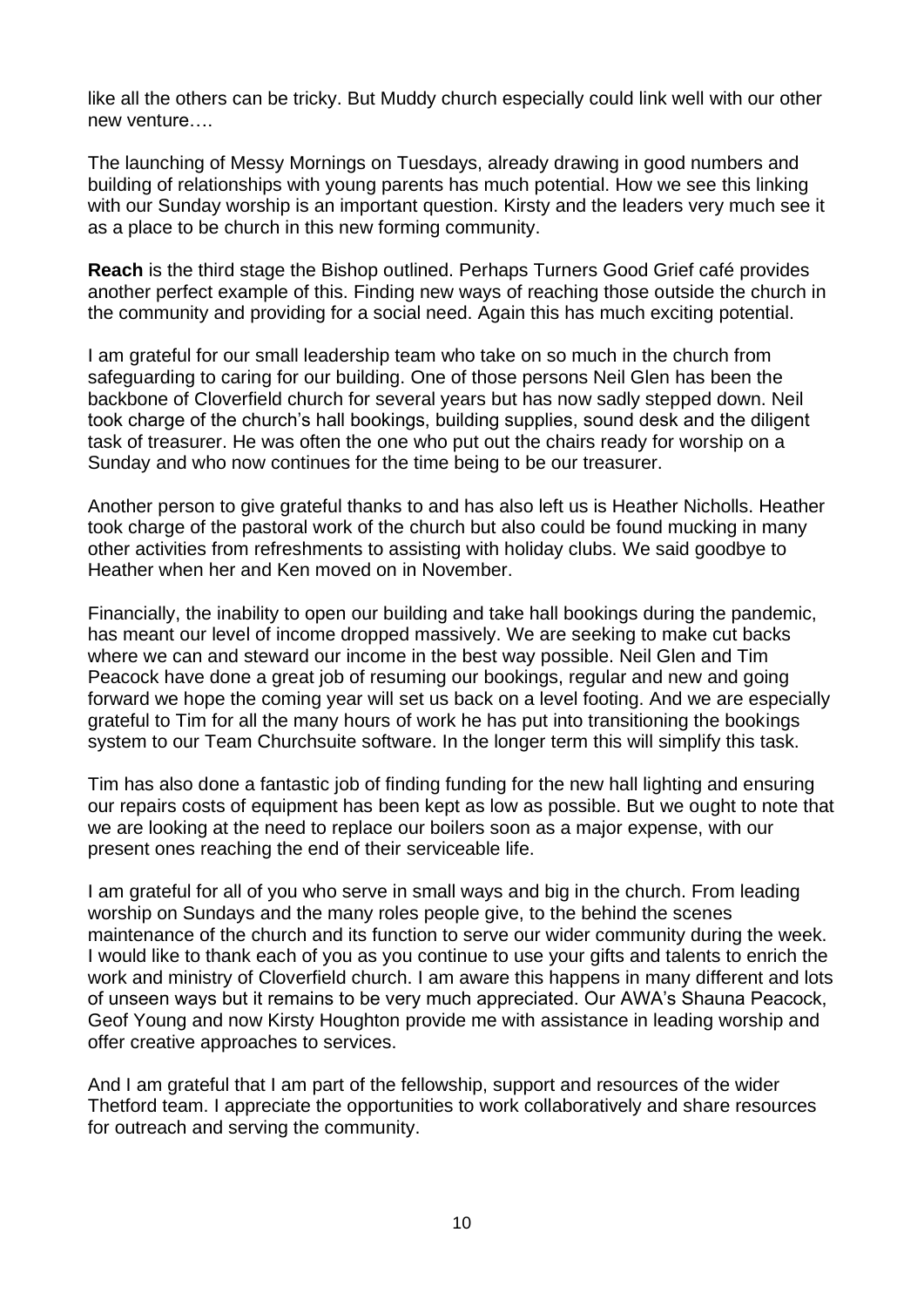We serve a God who continues to undergird us and chooses to use us as his agents of love and peace in his broken world. We are called to bless our Cloverfield community and those beyond in 2022.

Matt Houghton

# **PCC Report**

PCC meetings are held on a regular basis and reports are submitted regarding parish finances and on the fabric of our buildings and the standing item with regards to safeguarding.

I started after the APCM last year as PCC Secretary as wanted to get more involved in the function of the committee and offered my help to Peter who accepted the offer. I have attended all the PCC meetings since taking a handover from Caroline and sit on the standing committee producing the minutes for that group as well.

It has been a relief in that we are now able to meet in person as the COVID pandemic at long last, although still around, has allowed an easing of the restrictions placed upon us and has enabled services to resume in person at all the churches in the parish which is the way it should be. Our meetings have been a much easier process since the restrictions have been eased. We continue to plan and discuss future works at St Cuthberts we are as a committee looking at the raised floor in the main part of the church and the west wall also needs so rectification work as it is 'bowing' outwards and this will need thorough investigation as to the cause.

Peter and Caroline have undertaken a 'Leading your church into growth course' and found it a very beneficial exercise and as a PCC we have agreed that as a committee we need to work on practicing fruitful evangelism, developing an engaging worship and planning a journey of growth. Peter is also committed to research into changing the format and type of worship moving forward.

Just so all parishioners are aware if they wish to see the minutes of the PCC meetings these can be made available by contacting myself my contact number and email are in the parish Contact newsletter booklet.

> Gary Applin Thetford PCC Secretary April 19th 2022.

# **Safeguarding**

The PCC has complied with its duty under Section 5 of the Safeguarding and Clergy Discipline Measure 2016 to have regard to the House of Bishops' guidance on safeguarding children and vulnerable adults.

Since May 2021, Maggie Baldwin has served as the Parish Safeguarding Officer. Prior to that, Peter Herbert served as the Parish Safeguarding Officer for Children and Young People, and Margaret Back as the Parish Safeguarding Officer for Vulnerable Adults

> Peter Herbert April 2022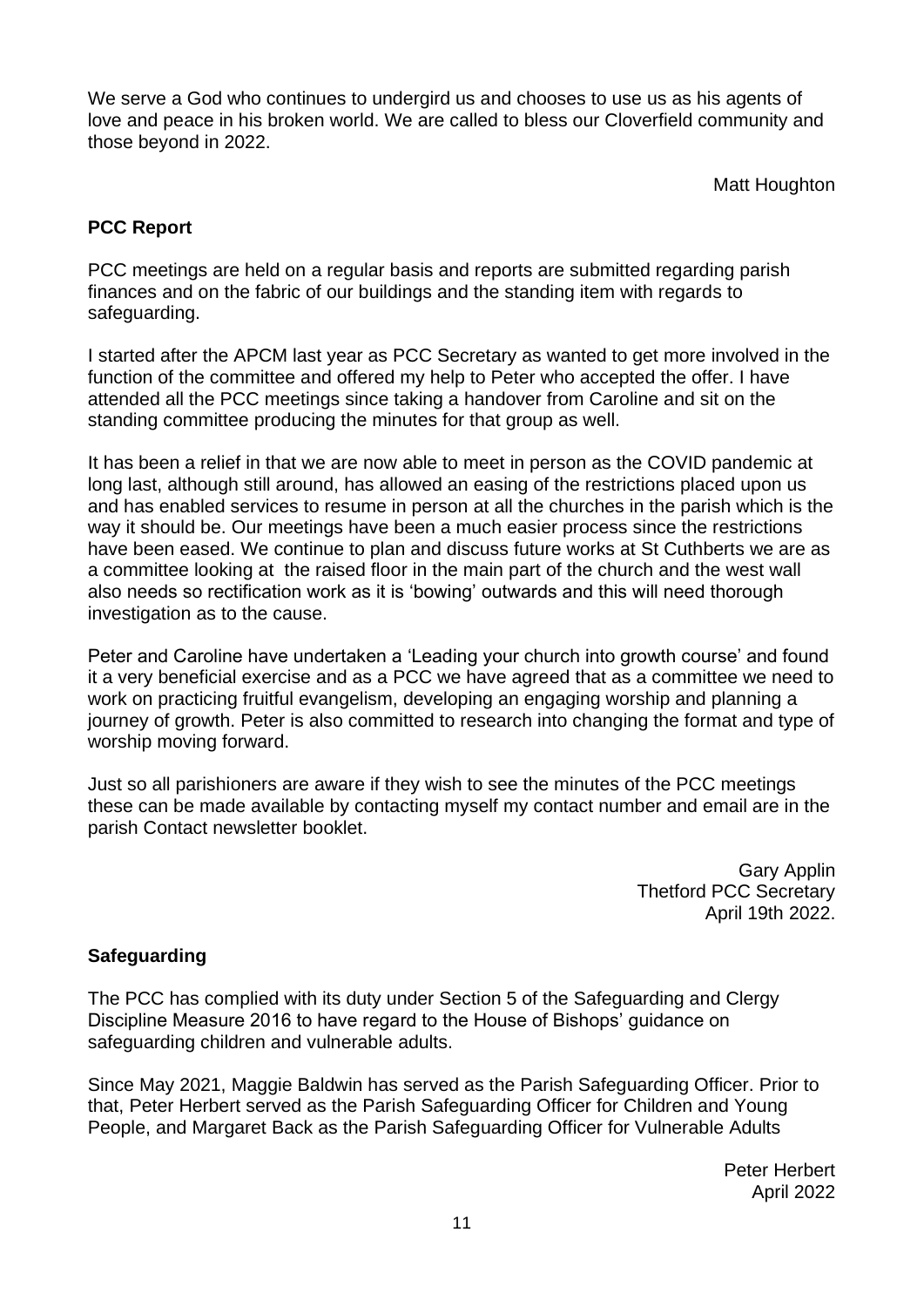# **Deanery Synod**

Thetford & Rockland did not meet during the first part of 2021 due to the COVID-19 restrictions. The first meeting of the year was held on Sunday 20 June, following a service during which Revd Canon Steve Wright was commissioned as Rural Dean. This was a brief business meeting during which the following were elected as the Deanery representatives on Diocesan Synod:

For the House of Clergy: The Revd Matthew Jackson The Revd Canon Steve Wright

For the House of Laity: Mr. David Griffith Mr. Anthony Poulter

The second and final meeting of the year was held on Tuesday 19 October at Old Buckenham. The Rural Dean introduced the Diocesan Vision ("Transformed by Christ: Prayerful, Pastoral, Prophetic") and we discussed this in small groups.

Deanery Synod meetings are usually held as open meetings at which everyone is welcome; please speak to me if you might be interested in attending.

> Caroline Herbert Lay Deanery Synod Representative

#### **Fabric Report**

The continuing issue with the right-hand toilet that kept blocking was examined by Spectrum Stone, they took it apart and found that the issue was the adaptor on the back of the pan. They needed to move the actual soil pipe branch connection further over, as well as the whole toilet. This also entailed altering the waste pipe and copper feed to the cistern.

Other work done by Spectrum Stone, Replaced the south porch gutter with new, Masonry repairs to south aisle, copings, and north aisle wall. Maintenance to gutters and down pipes, South chancel gutter supply and fit cast iron stop end. Replace south nave tiles. Replace Brocken concrete tile to south extension roof and mortal verge. Repair leaks to south aisle gutter.

Peter King have taken out centre aisle light bulbs that had stopped working and replaced with new bulbs. We have also asked them to give a quote for replacing the side aisle lights.

The roof alarm, Gas boiler and Fire extinguishers have had their annual service.

Sandra Phillips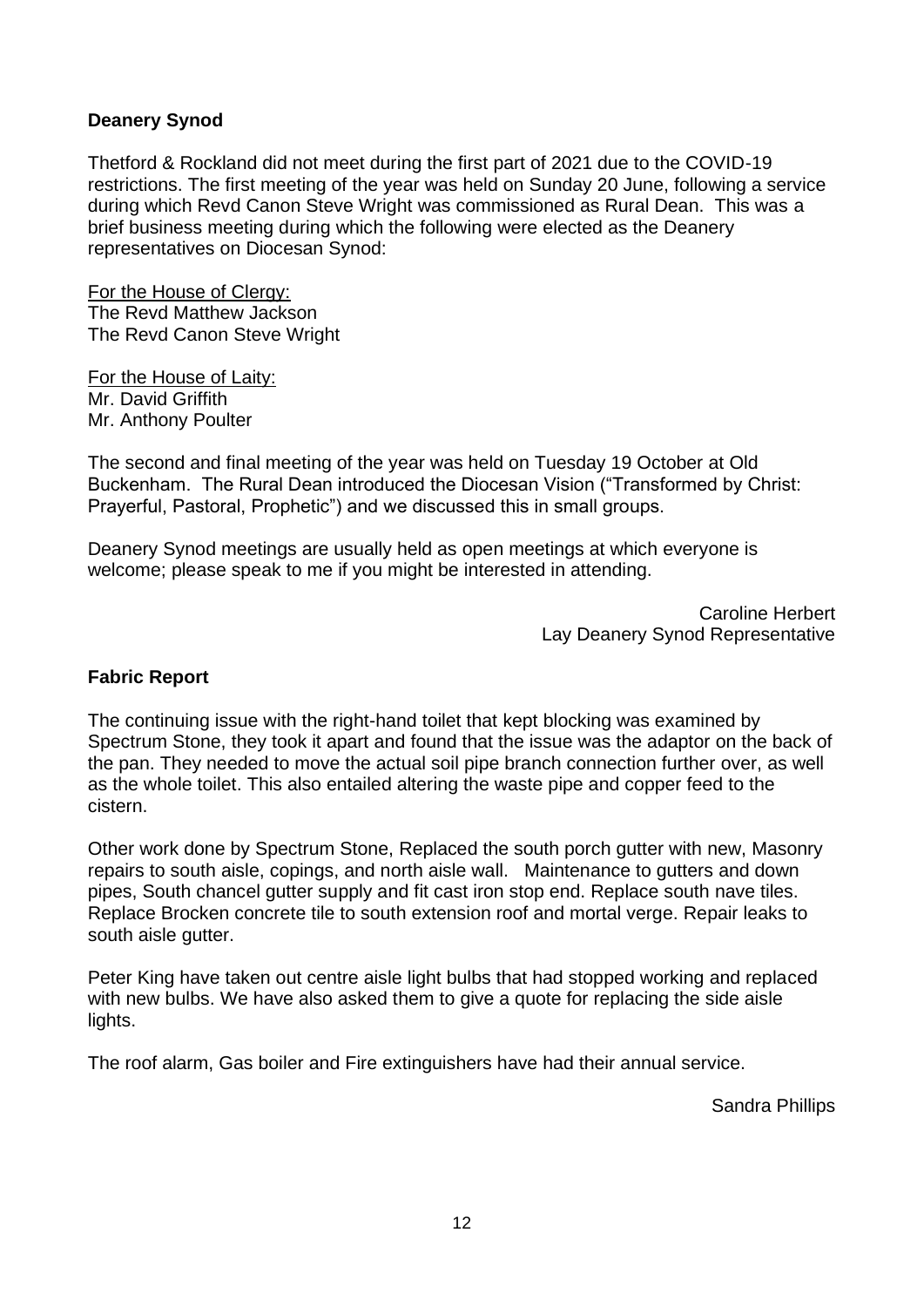# **Finance Report**

This report highlights some of the headlines from the 2021 accounts, although I would encourage people to take a look at the full accounts for a fuller picture of the 2021 finances. The accounts can be found online at

**https://thetfordteamministry.org.uk/annual-meetings**, or there are some hard copies available at St Cuthbert's, Cloverfield and Grace Church.

The accounts cover the activities of the PCC, including Grace Church, but not Cloverfield Community Church, for which accounts are compiled and reported separately.

Total unrestricted income for 2021 was £44,119; the majority of this came from giving and donations. Thank you to everyone who contributes financially to support the work of our churches – we really wouldn't be here without you.

The year's expenditure from unrestricted funds was £51,760, i.e. some £7,640 more than the corresponding income. However, it should be noted that some expenditure in 2021 was by way of catch-up from previous years.

For example, payments towards Parish Share (by which we contribute to the payment of our clergy, and other diocesan costs) totalled £10,437 from the General Fund and £3,000 from the Grace Church Fund. But, of the contribution from the General Fund, £9,462 was paying on half a year's contribution from Cloverfield (received by the PCC during the course of 2020), and £375 was the payment in respect of 2020 from St Cuthbert's (leaving £600 paid in respect of St Cuthbert's for 2021). Similarly, the contribution from Grace Church equated to £1,500 agreed in 2020 but not paid over until 2021, and £1,500 for 2021.

The other particularly significant cost met from the General Fund in 2021 was repairs to St Cuthbert's, totalling £8,766. Information on these repairs can be found in the Fabric Report.

Other major costs were Café Cuthbert (particularly the production of accounts for the Café Company), utilities, bookkeeping, the organist, and clergy expenses (other churches across the Team pay into the General Fund to contribute towards clergy expenses).

Utility prices are a concern to many people at the moment, although we are fortunate that the per-unit cost of our gas and electricity is fixed until spring 2024, so we are protected for the time being against per-unit price rises. However, as we move into 2022, our energy consumption at St Cuthbert's has jumped markedly now the church building is being used much more for the café and other endeavours, so the PCC have budgeted for a substantial increase in utility bills in 2022.

2021 saw less movement in our restricted funds. Some donations continued to be received in respect of the St Cuthbert's development project. The majority of the £6,344 outgoing from restricted funds in 2021 was depreciation on the kitchen equipment at St Cuthbert's (£4,440) and architect's fees as we begin work on the next phase of the redevelopment (£1,576).

As in last year's accounts, the equipment in the kitchen at St Cuthbert's is included as a fixed asset within the Development Fund, depreciating at 20% per annum. As at 31st December 2021, therefore, the Development Fund contained within it £17,762 worth of